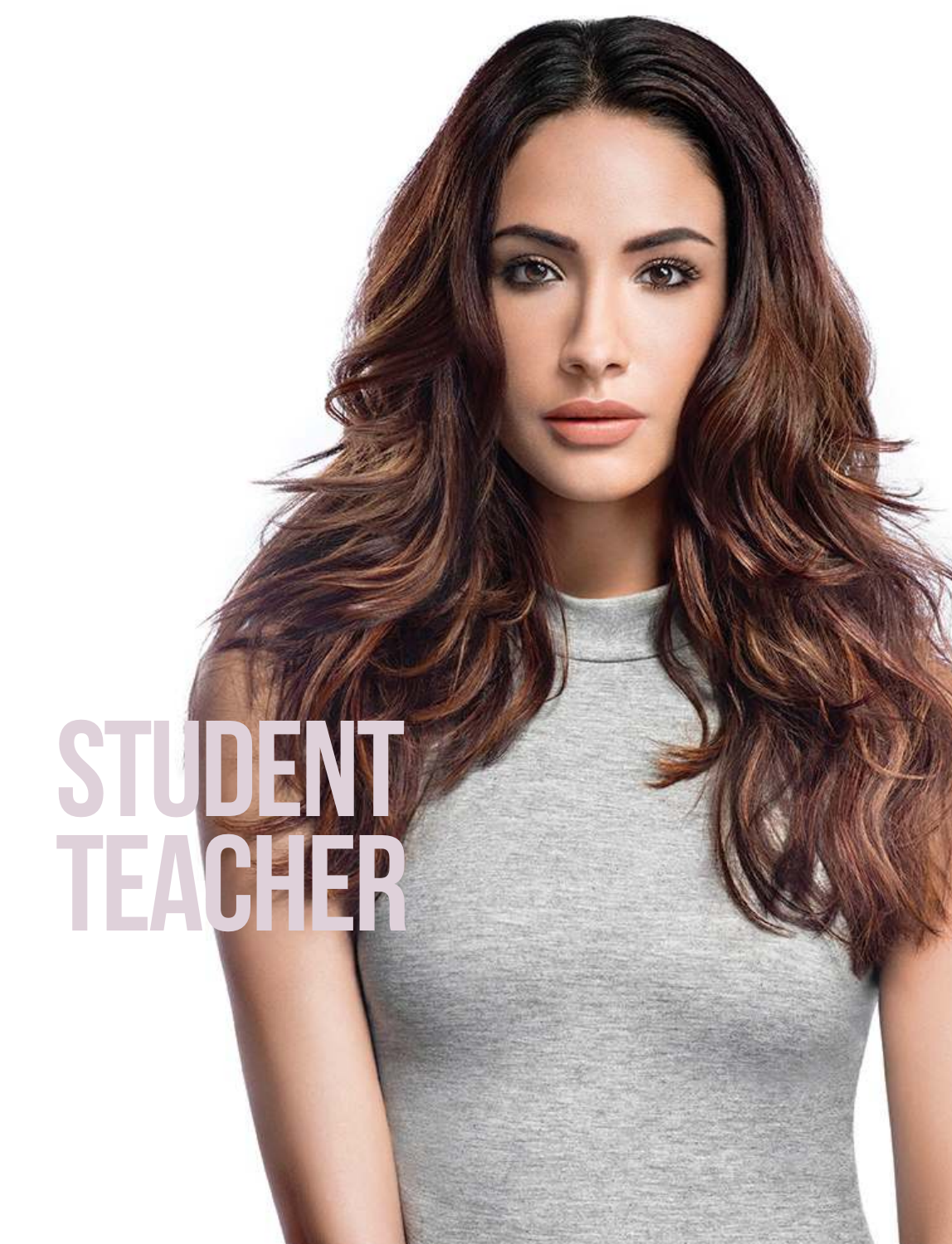

# COSMETOLOGY Student teacher PROGRAM

### **27 SEMESTER CREDIT HOUR COSMETOLOGY STUDENT TEACHER PROGRAM**

Students can expect to complete this program in two semesters attending full-time and are in satisfactory academic progress. Additional program information may be found online at [www.texarkanacollege.edu](http://www.texarkanacollege.edu)

#### **Course Objectives**

The objective of the Student Teacher Training Course is to prepare the licensed professional to become a well-trained and well- rounded teaching professional. Pivot Point strives to teach a variety of techniques and principles that graduates will be able to rely on throughout their teaching career. Students in this course will also receive assistance in preparation for the state licensing examination.

#### **Student Teacher Training Course Description**

The Student Teacher Training Course consists of theoretical and practical instruction. The teacher trainees demonstrate their knowledge of all subject matter in theory and application, through the completion of required written and practical applications. This curriculum and course of study are designed to instruct a teacher trainee in basic teaching methods and Mindful Teaching while instructing with the latest in interactive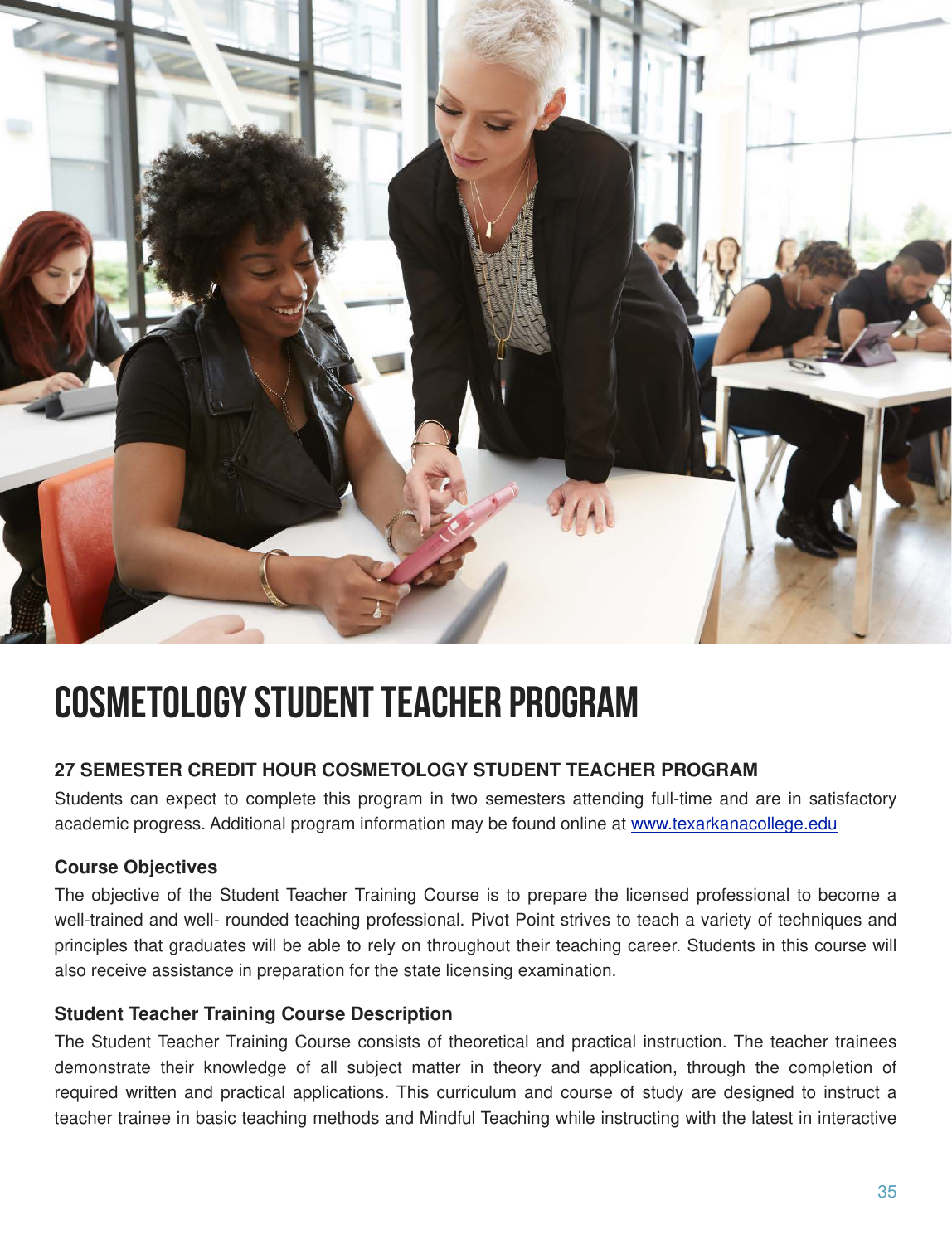education and DVD technology. It is anticipated, for the effective implementation of this course, that the trainee is proficient in the art and practice of cosmetology.

Following sound training principles, the course provides an opportunity for each teacher trainee to observe and assist experienced teachers in the performance of their duties, to perform skill demonstrations, to have supervised practice teaching and to thoroughly study the principles of teaching. The course permits the trainees to apply, in a classroom atmosphere, the practices and theories to which they are exposed in the course while under the supervision of a licensed educator.

During **Phase 1** students will receive instruction on seven modules including Mindful Teaching, Brain Basics and Learning, Preparing to Teach, Classroom Management, Instructional Methods, Assessing Learner Progress, and The Art of Teaching. This phase will also review the state licensing requirements and business methods.

As students progress to **Phase 2** they will begin shadowing under the direction of a licensed instructor in the classroom and student salon environment training on all areas of the cosmetology course. Students will also begin to prepare for the state licensing written and practical exams.

Supplemental book required for this course: Milady Master Educator Student Course Book / Exam Review

#### **Instructional Methods**

Within the course, students will be taught through audiovisual presentations, lectures, demonstrations, practical hands- on experiences, question-and-answer sessions, discussions, and written practical testing.

# **COSMETOLOGY**

#### INSTRUCTOR PROGRAM

| <b>First Semester</b>                                   | <b>Hours</b>   |
|---------------------------------------------------------|----------------|
| CSME 1435 Orientation of the Instruction of Cosmetology | 4              |
| CSME 1534 Cosmetology Instructor I                      | 5              |
| CSME 2414 Cosmetology Instructor II                     | $\overline{4}$ |
| <b>Total</b>                                            | 13             |
| <b>Second Semester</b>                                  | <b>Hours</b>   |
| <b>CSME 2515 Cosmetology Instructor III</b>             | 5              |
| CSME 2445 Instructional Theory & Clinic Operation       | $\overline{4}$ |
| CSME 2544 Cosmetology Instructor IV                     | 5              |
| <b>Total</b>                                            | 14             |

**Total Hours: 27 SCH** 

\*Please note that the courses may be subject to change and re-order at the discretion of Texarkana College and in consultation with the Education Department.

\*Instructor students must receive 27 SCH by completing all courses and attending each semester in full before graduating.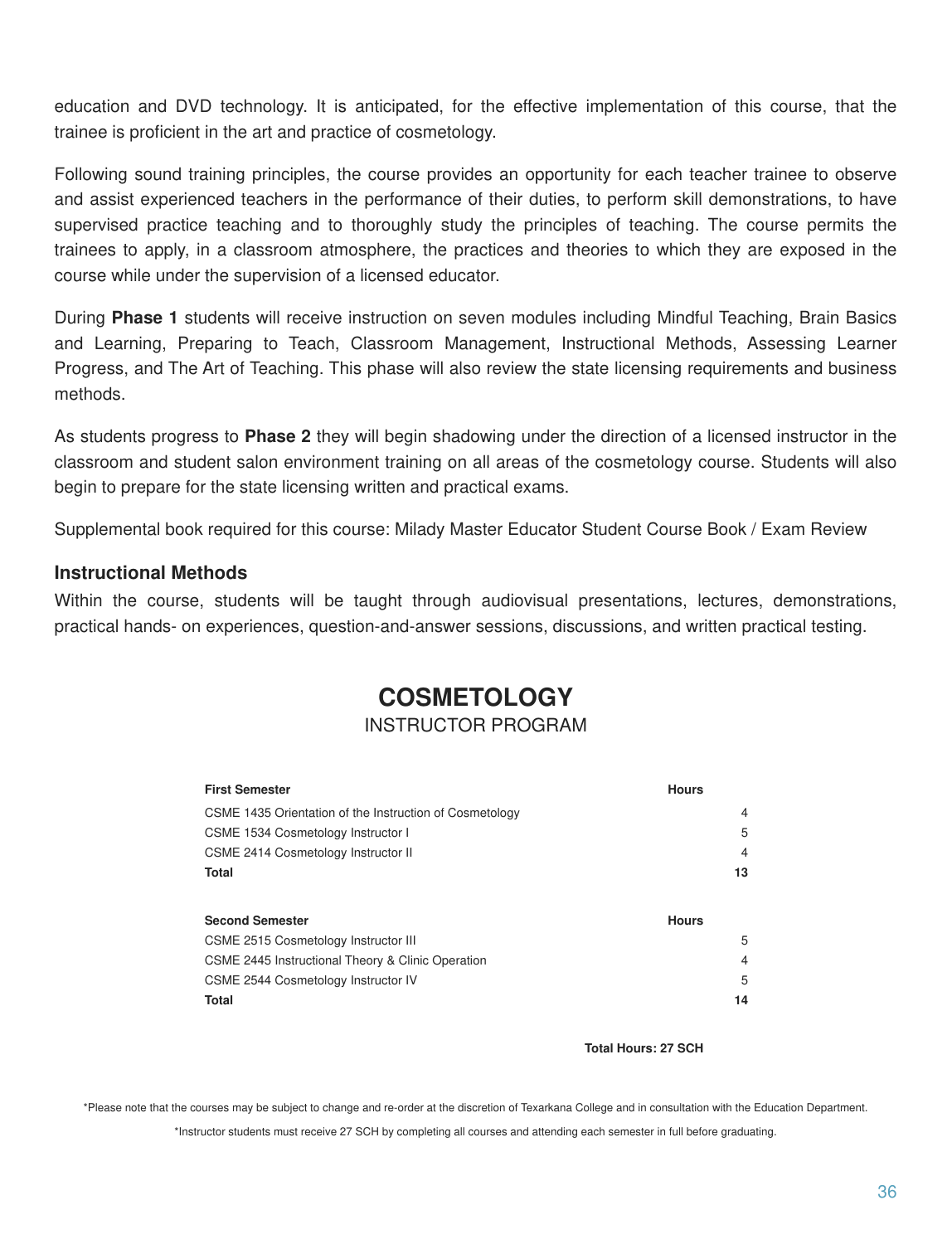# EDUCATIONAL MATERIALS

Texarkana College Cosmetology offers a highly interactive system that allows students to move from simple to complex. Our modular training aids and conceptual tools offer students unique and creative methods of discovery. These tools help create a foundation for the student to be able to predict and to clearly visualize the desired outcome. This step-by-step process is one reason why Pivot Point graduates are so successful.

### **Textbooks**

Pivot Point International, Inc. publishes downloadable textbooks for students to receive during their course of study. These ebooks are filled with step-by-step photographs and illustrations. Supporting audio-visual programs, which relate directly to these textbooks, are used within the classroom. This helps to ensure a consistent education. Textbooks not only give a solid educational foundation but also create a reference library that can be used throughout one's education and career.

### **Online**

In addition to educational text's issued, student have access to a wide variety of educational resource materials through Pivot Point LAB and Wella Interactive. Both require the use of an approved electronic device and connection to the internet.

# EDUCATIONAL TOOLS & EQUIPMENT

The educational tools provided are professional, state-of-the-art items designed by artists and educators who believe in precision workmanship. As cosmetology students progress through each phase or segment of education, they have an extensive set of equipment that has been designed for optimum learning.

When taken care of properly, most tools will transition with the graduate as they progress into a future in the industry. Educational materials, once issued, are non-refundable.

Textbooks and/or other educational materials are fundamental to the learning process. All tools should be present and are required to be maintained in a clean and sanitary manner at all times. Texarkana College Cosmetology is not responsible for lost, damaged or stolen materials. Textbooks and educational tools and equipment are distributed to students on the first day of class.

Note: In the event that a phase must be repeated the student will be responsible for the purchase of additional educational materials.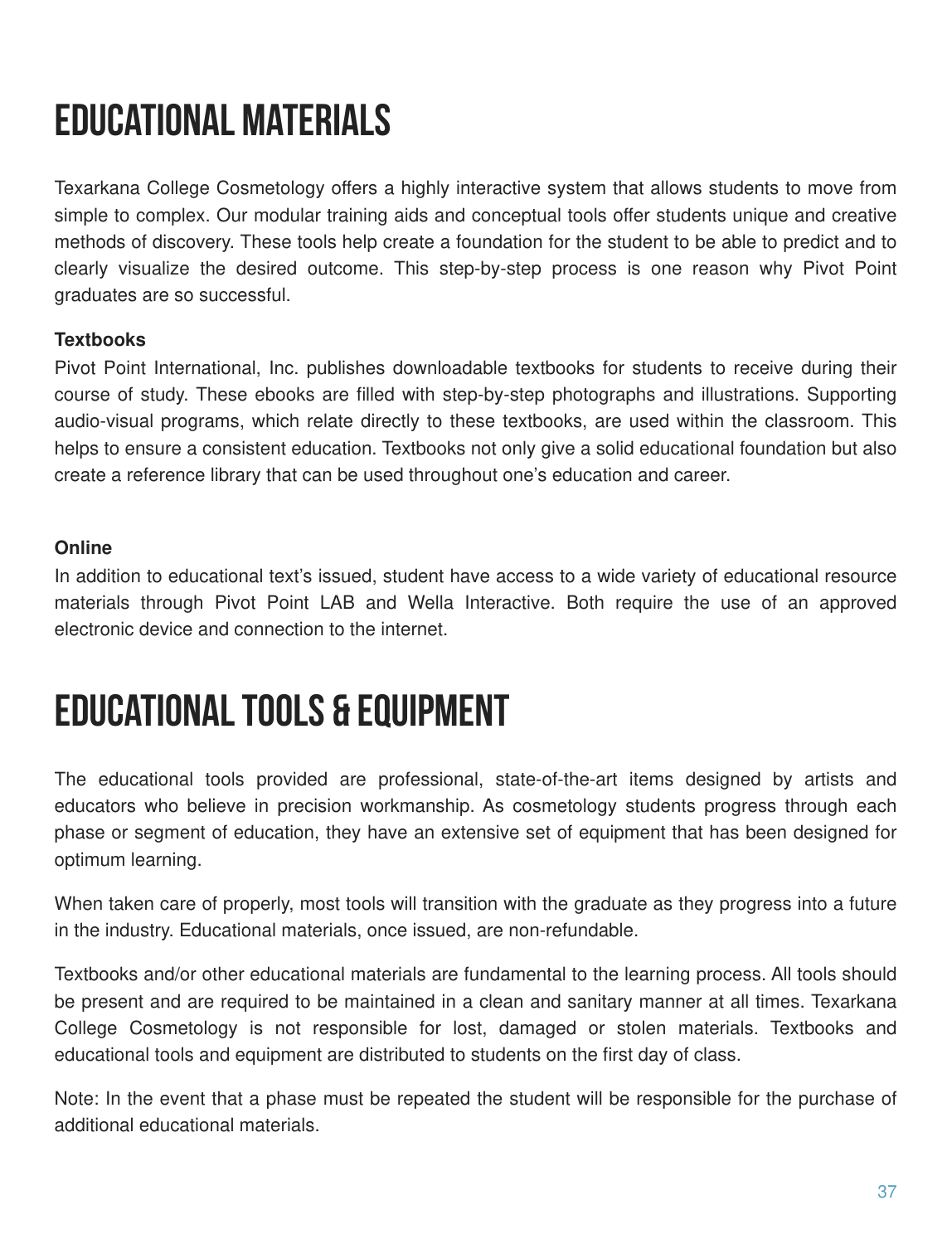# Required Materials

### **Purchased through Texarkana College Bookstore**

- •Pivot Point Mindful Teaching Pro Online LAB
- •Milady Master Educator Student Course Book
- •Milady Master Educator Exam Review
- •Smockers Black Smock
- •iPad is required and is the only approved device
- •(1) 3 Ring Binder
- •Pens/Pencils
- •Paper

### **Purchased through Texarkana College Office of Admissions**

•(3) Student ID's

# EDUCATIONAL FACULTY & STAFF

Texarkana College Cosmetology employs a highly trained and educated staff of individuals who are always willing to use their expertise to assist the student.

### **Ronda Dozier – Dean of Workforce & Continuing Education**

Teresa Benton – Program Coordinator / Instructor

Denice Collier – Instructor

Brandon Dixon – Night Instructor / Day Instructor

### **Stephanie Stokes – Coordinator of Dual Credit**

Gena Edgar – Dual-Credit Instructor

Sher Jackson – Dual-Credit Instructor